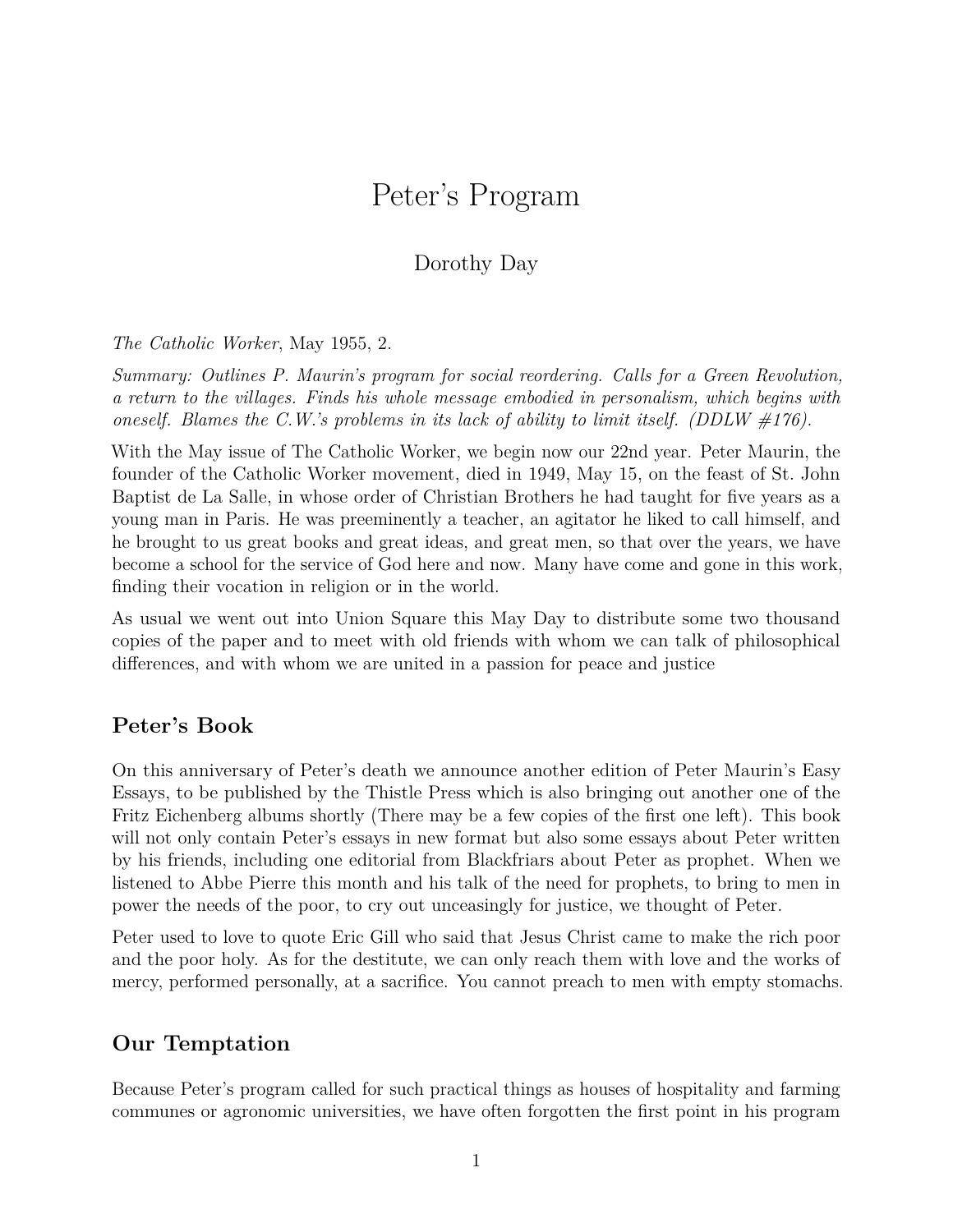which was the need for clarification of thought, the need to clarify the "theory of revolution." He used to quote Lenin as saying, "there can be no revolution without a theory of revolution." But Peter's was the green revolution, a call for a return to the villages and the land "to make that kind of society where it is easier for men to be good."

Realizing that we had all too often leaped into the active work of trying to initiate these farming communes and agronomic universities, when our vocation was to write and speak and go out into the highways and byways, and that even the model society wasn't the first step in changing men's hearts towards each other, we started in 1940 a retreat house where all could come and make five days silent retreat to begin again the work of putting off the old man and putting on our Lord Jesus Christ. With Him we could do all things, and without Him we could do nothing. Our farms, Maryfarm and Peter Maurin farm, became once again houses of hospitality on the land as well as places where we could have retreats and days of recollection. People who need hospitality and who are suffering in body mind and soul, are not the ones to be starting agronomic universities, even though God has always used the mean and lowly, the weak and powerless to do his work.

We will get the work initiated, that we know. As it is now all over the country things are being done that never would have been done if there had been no Peter Maurin back in 1932 broadcasting his ideas through the new medium of the Catholic Worker. Before that he had worked as an individual, spreading mimeographed sheets, or even hand written ones to all who would read, and stopped in the public squares all those who would listen.

# **Personalism, Anarchism, Libertarianism**

His whole message was that everything began with one's self. He termed his message a personalist one, and was much averse to the word socialist, since it had always been associated with the idea of political action, the action of the city or the state. He wanted us all to be what we wanted the other fellow to be. If every man became poor there would not be any destitute, he said. If everyone became better, everyone would be better off. He wanted us all "to quit passing the buck," and trying to pass on the work to George to do. He loved using American slang, in his French peasant accent, which made it very funny, but it has kept his most popular essays from being appreciated in his native country, France.

# **Freedom**

Above all it was in the name of man's freedom that Peter opposed all "government ownership of the indigent," as one Bishop put it. Men who were truly brothers would share what they had and that was the beginning of simple community. "Two 'I's' make a we'," he used to say, "and 'we' is a community and 'they' is a crowd," a lonely crowd, he would have added if he had read Reisman's book. Men were free, and they were always rejecting their freedom which brought with it so many responsibilities. He wanted no organization, so The Catholic Worker groups have always been free associations of people who are working together to get out a paper, to run houses of hospitality for themselves and for others who come in "off the road."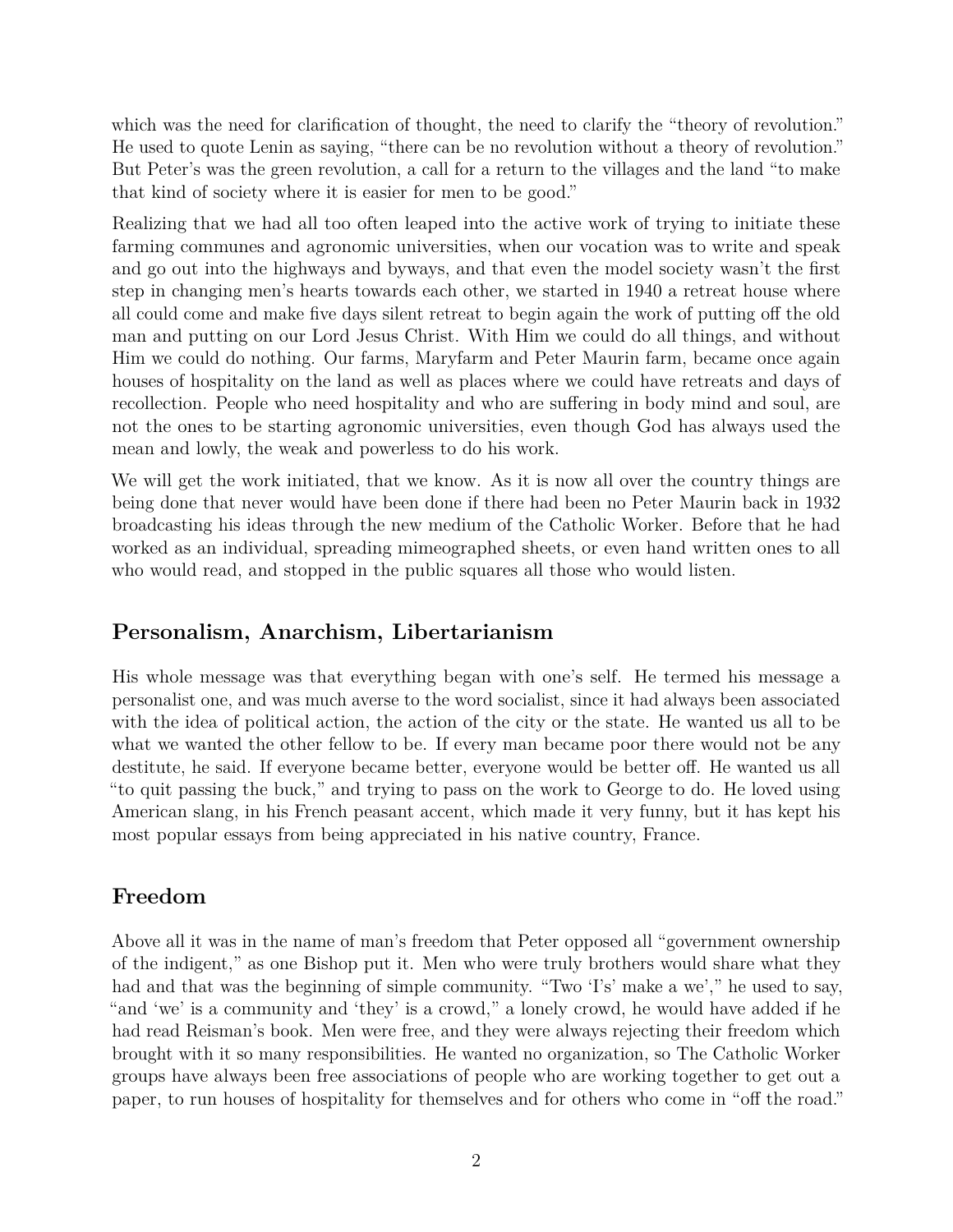# **No Class War**

In addition to being opposed to international and civil wars he was opposed to race wars and class wars. He had taken to himself that new constitution that new rule of the Sermon on the Mount, and truly loved his enemies and wanted to do good to all men, including those who injured him or tried to enslave him. He literally believed in overcoming evil with good, hatred with love. He loved the rich as well as the poor, and he wanted to make the rich envy the poor who were so close to Christ, and to try to become closer to them by giving of their means to start these schools, farming communes and agronomic universities. Houses of hospitality are always run by the generosity of the poor who work in them and by the donations of the more comfortably off who send what they can to keep them going. But one realizes more and more that farmers and agronomists and craftsmen do not seek hospitality, do not "come in off the road." They might give a year or so of their lives if there were the tools to work with, even the houses to live in. It is a pitiful thing to house priests in chicken coops even though they have the privacy of one room, in these converted shelters. It is hard to expect a craftsman to work when he is cooped up in a dormitory and there is no space for his tools.

# **We Are All Greedy**

No, another one of our mistakes in the past is that we have wanted to be all things, to do all things and while we have learned by doing, we have also learned what we cannot do. We can agitate, we can initiate, we can arouse the conscience but we cannot start a housing project for the destitute as Abbe Pierre has in Paris; or a model village, or an agronomic university either. Part of Abbe Pierre's great wisdom is that he limited himself to that most important work of the day, sheltering the harborless, without question, with the love of his fellow poor. He himself had gone out to sleep in the doorways, on the hard pavements, in order to give his bed to a destitute woman and child, and in reward for this folly of love, he had been enabled to arouse the people of France, so that in a brief year, more was accomplished than he had ever been able to accomplish by his seven years in the house of deputies in Paris. How Peter would have loved his single mindedness, his purity of vision!

We have had many with us who could not find their vocation. There have been the wandering monks that St. Benedict talked of. They want religious life and life in the world. They want to have families and to preach, not teach. They wanted so much, not recognizing it was God Himself they wanted, that they could not develop the talents God gave them, and wander year after year wondering what God wants them to do. Peter would tell them, "first of all, earn a living by the sweat of your own brow, not some one else's. Choose a work that can be considered honorable, and can be classed under the heading of a work of mercy, serving your brothers, not exploiting them. Man's work is as important to him as bread, and by it he gains his bread. And by it he gains love too, because he serves his brother, and love is an exchange of gifts. How often I have seen people begin to love each other, because they worked together. They began to"know" each other through the work they shared.